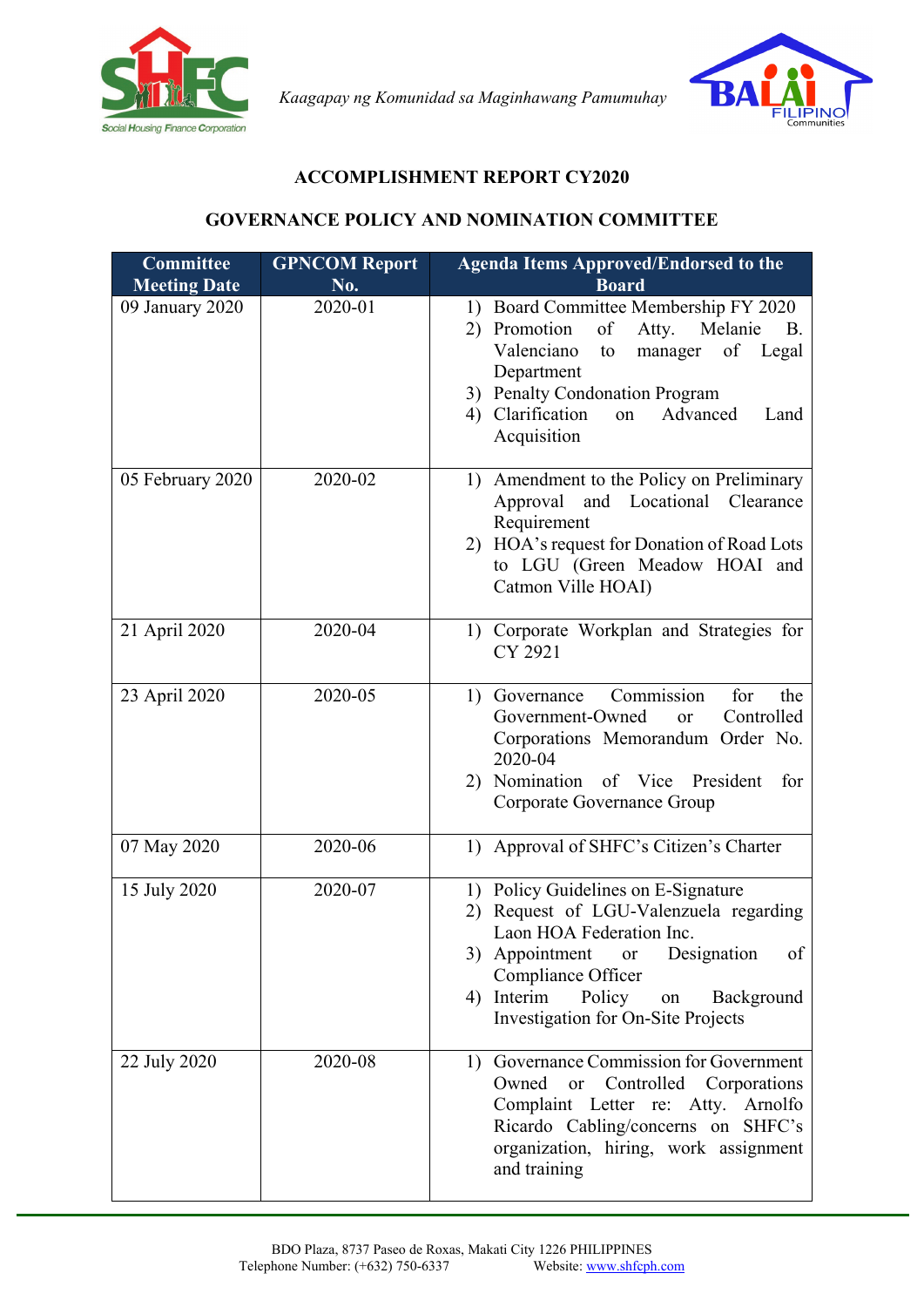

*Kaagapay ng Komunidad sa Maginhawang Pamumuhay*



|                         |         | 2) Procurement of Workforce and General<br>Services                                                                                                                                                                                                                                                                                                                                |
|-------------------------|---------|------------------------------------------------------------------------------------------------------------------------------------------------------------------------------------------------------------------------------------------------------------------------------------------------------------------------------------------------------------------------------------|
| 12 August 2020          | 2020-09 | 1) Whistle Blowing Policy<br>Gifts and Benefits Policy<br>2)<br>3) Money Laundering<br>and<br>Terrorist<br><b>Financing Prevention Plan</b><br>4) People's Freedom of Information Manual<br>5) Laon HOAI Federation Request                                                                                                                                                        |
| 19 August 2020          | 2020-10 | Management Reply on GCG Letter re:<br>1)<br>Concerns<br>SHFC's Organization,<br>on<br>Hiring, Work Assignment and Training<br>2) Procurement of Workforce and General<br>Services<br>3) Responsableng Samahan Pampamayanan<br>(RSP) Fact Finding Report<br>4) Approval of the Terms of Reference for<br>the Procurement of Insurance Provider for<br>Mortgage Redemption Insurance |
| 10<br>September<br>2020 | 2020-11 | 1) Procurement of Workforce and General<br>Services<br>2) Approval of the terms of Reference for<br>the Procurement of Insurance Provider for<br>Mortgage Redemption Insurance<br>3) Appointment of Compliance Officer<br>Community Needs Assessment Tool and<br>4)<br>Processes                                                                                                   |
| September<br>16<br>2020 | 2020-12 | Approval of Authority to enter into a<br>1)<br>Memorandum<br>of<br>Agreement<br>with<br>Department<br>of Transportation<br>for<br>Mindanao Rail Project<br>Memorandum of Agreement with the<br>2)<br>LGU and CA in Cagayan De Oro                                                                                                                                                  |
| 14 October 2020         | 2020-13 | Amendments on CMP Modalities<br>1)<br>Amendments on the Builder's Manual<br>2)<br>Mobilizer<br>Amendments<br>$\mathbf{CMP}$<br>3)<br>on<br>Guidelines                                                                                                                                                                                                                              |
| 23 October 2020         | 2020-14 | Approval of the Terms of Reference for<br>1)<br>the Procurement of Insurance Provider for<br>Mortgage Redemption Insurance<br>Amendments on the Builder's Manual<br>2)<br>Amendments<br><b>CMP</b><br>Mobilizer<br>3)<br>on<br>Guidelines                                                                                                                                          |

ī